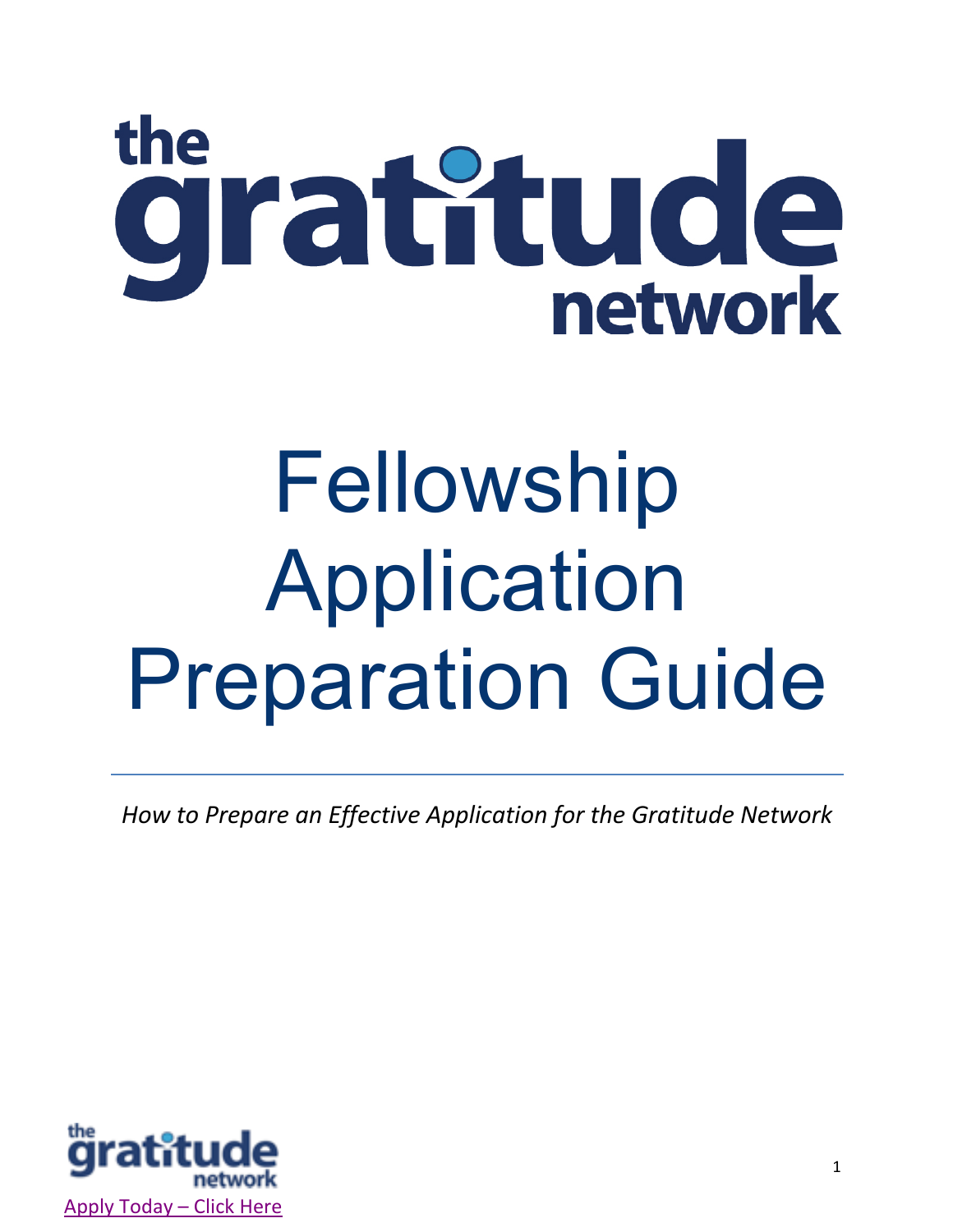# **Introduction:**

The Gratitude Network is creating a network of powerful leaders of social impact organizations that positively contribute to the lives of under-resourced children and youth globally. With our Fellowship we seek to increase the leadership development capacity of leaders who in turn transform their organizations. We engage Coaches and Expert Advisors to support our Fellows to hone their leadership skills, work with their teams more effectively, and ultimately increase their organization's impact for children and youth. We also bring together these social impact change-makers to learn and grow from one another. Our network effect accelerates change - leaders learn from and thrive on each other within our network.

This guide is designed to:

- Outline the Gratitude Network Fellowship Program
- Help you prepare the necessary information for the online application
- Provide you helpful tips for crafting an effective application

Before you begin your application, **we strongly encourage you to read the following guide** to help you fully understand the Fellowship program and prepare your application.

### **Contents:**

- Fellowship Program Description and Overview Pages 3-5
- Fellowship Eligibility Page 6
- Application Process and Question Overview Pages 7-13
- Tips for an Effective application Pages 14-16

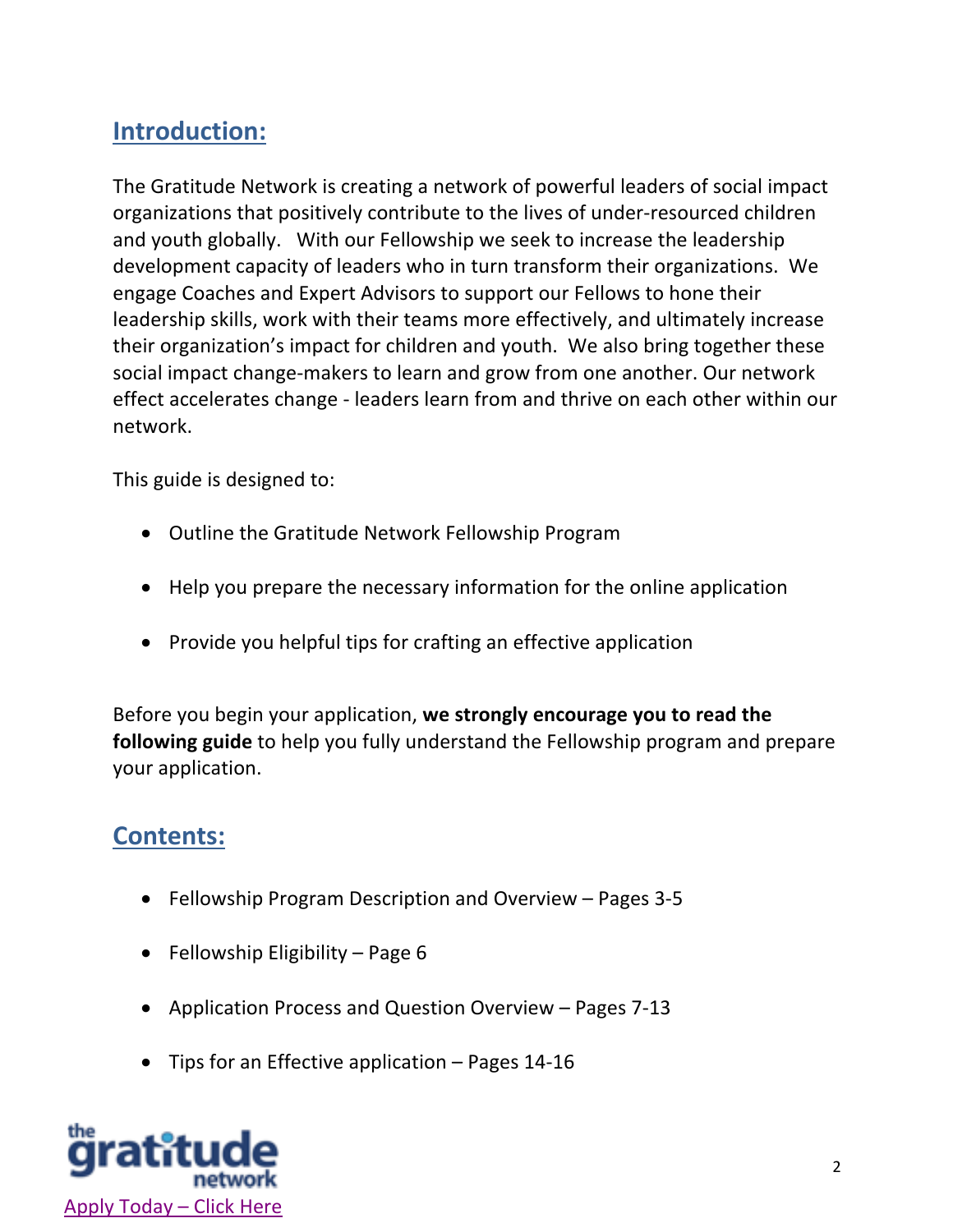# **Gratitude Fellowship Program Description and Overview:**

The Gratitude Network supports its social entrepreneur Fellows to enable them to help more children and youth. Once selected, Gratitude Fellows become a part of their yearly cohort as well as the greater Gratitude Network comprised of Alumni Fellows, Coaches, Supporters, and Expert Advisors. The Fellowship is considered the beginning of the relationship between the Fellow and the Gratitude Network.

The Gratitude Network Fellowship Program includes:

- 12 Months of tailored guidance from a knowledgeable and dedicated Leadership Coach
- Access to a network of experienced Expert Advisors with knowledge in a wide variety of operational areas
- Membership into a structured peer leadership cohort
- Regularly scheduled webinars on a variety of operational topics
- Access to the Network website with tailored content, resources, presentations, and more
- Invites to learning and networking events specifically for the social impact community

The Gratitude Network Fellowship Program Structure:

The average time commitment for a Gratitude Fellow is **5 hours per month** and additional time commitment for the optional Gratitude Leadership Summit in June 2021.

- **Monthly Coaching Calls**
	- o Gratitude Fellows meet with their Gratitude Coach
	- o Phone/video call
	- o 1-2 hours length with additional 1-2 hours of pre/post work

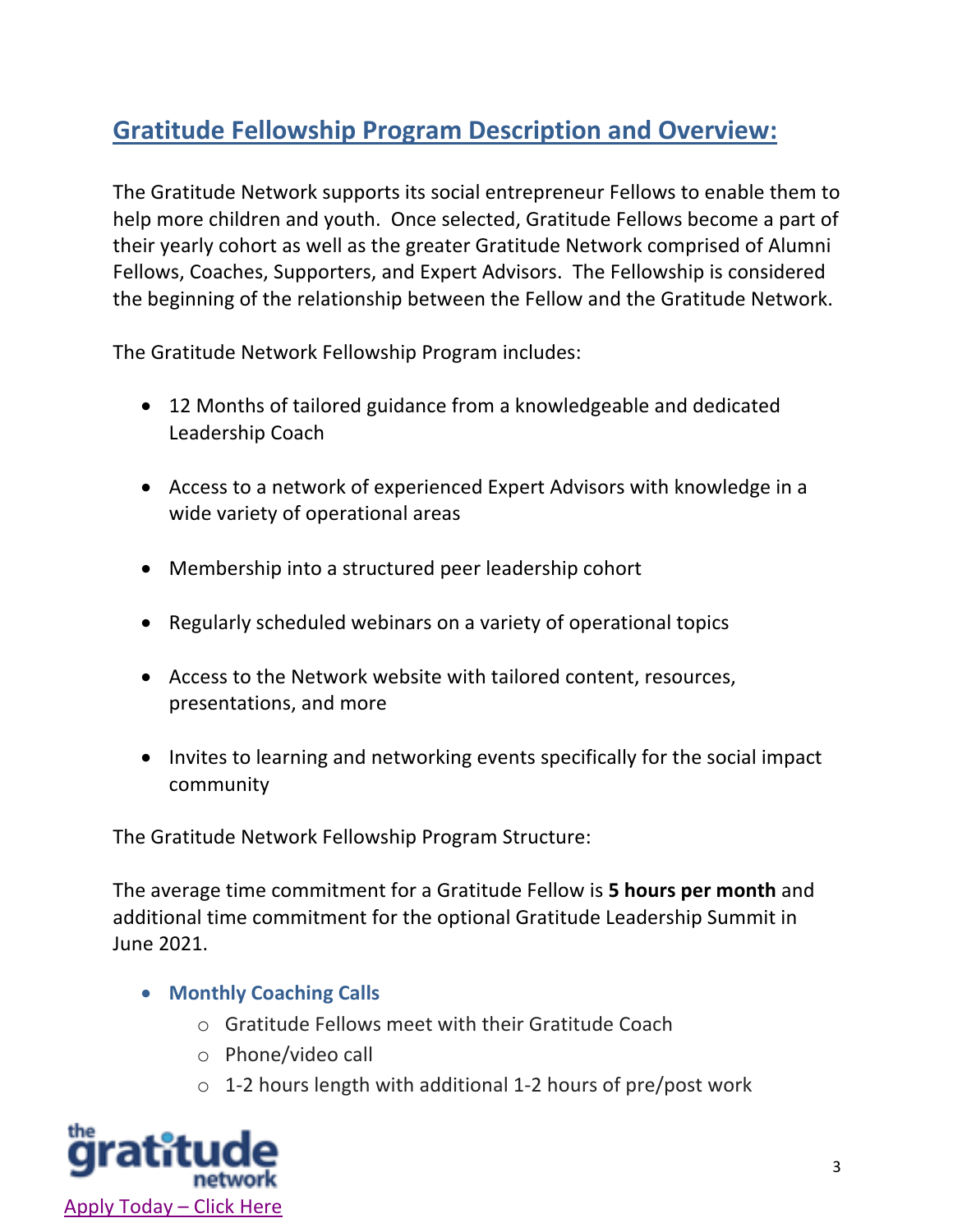o Exact dates/times determined by Fellow and Coach

#### • **Every Other Month Peer Connection Calls**

- o Every other month all Fellows meet for an all cohort Leadership session as well as small group collaboration
- o Phone/video calls
- $\circ$  1.5-2 hours

#### • **Monthly Growth Webinars -** *Optional*

- o Every month all Network members are invited to topic, learning webinars presented by various members of the Network including Expert Advisors, Coaches, and Alumni
- o Webinar
- $\circ$  1-1.5 hours

#### • **Monthly Fellow and Alumni Roundtables -** *Optional*

- o Every month all Fellows and Alumni are invited to brainstorming/problem solving Roundtable sessions designed to tackle specific, current issues/opportunities
- o Phone/video calls
- $\circ$  1-1.5 hours

#### • **Expert Advisor Calls -** *As Needed*

- o As needed, calls will be set with specialized Expert Advisors
- o Phone/video call
- o 1-2 hour length
- o Exact dates/times determined by Fellow and Expert Advisor

#### • **Leadership Summit**

o All Network learning and collaboration event held virtually or in the San Francisco Bay Area, California, USA (if global travel and large events are permitted by the event time)

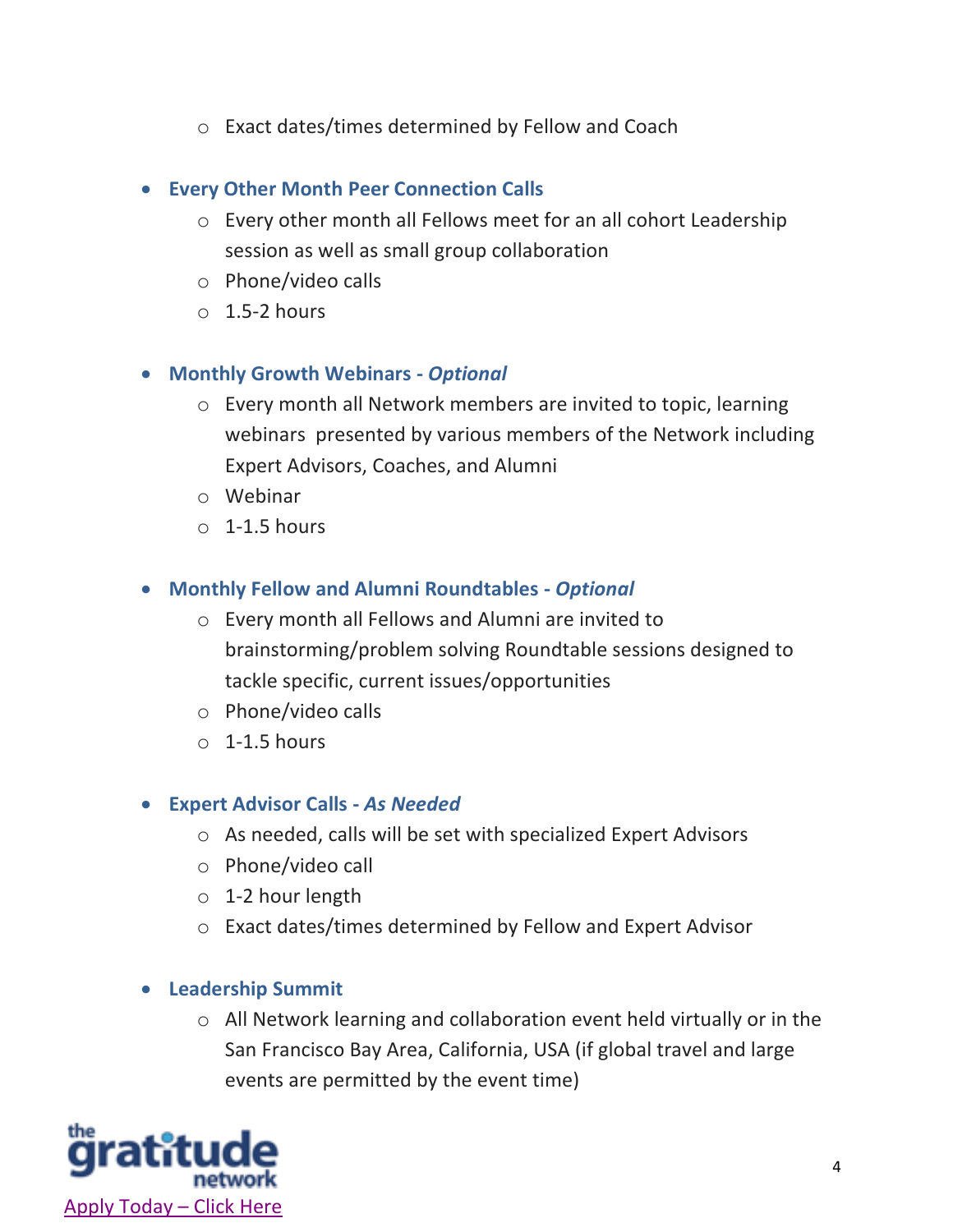- o Workshops, networking time, and social events allow Fellows to bond and collaborate with their peers, Coaches, advisors, and the Gratitude Network Team
- o Dates: June 2021
- o Attendance at the Leadership Summit is **highly encouraged**, but optional. If the event is in-person, partial travel stipends will be provided as needed and available.



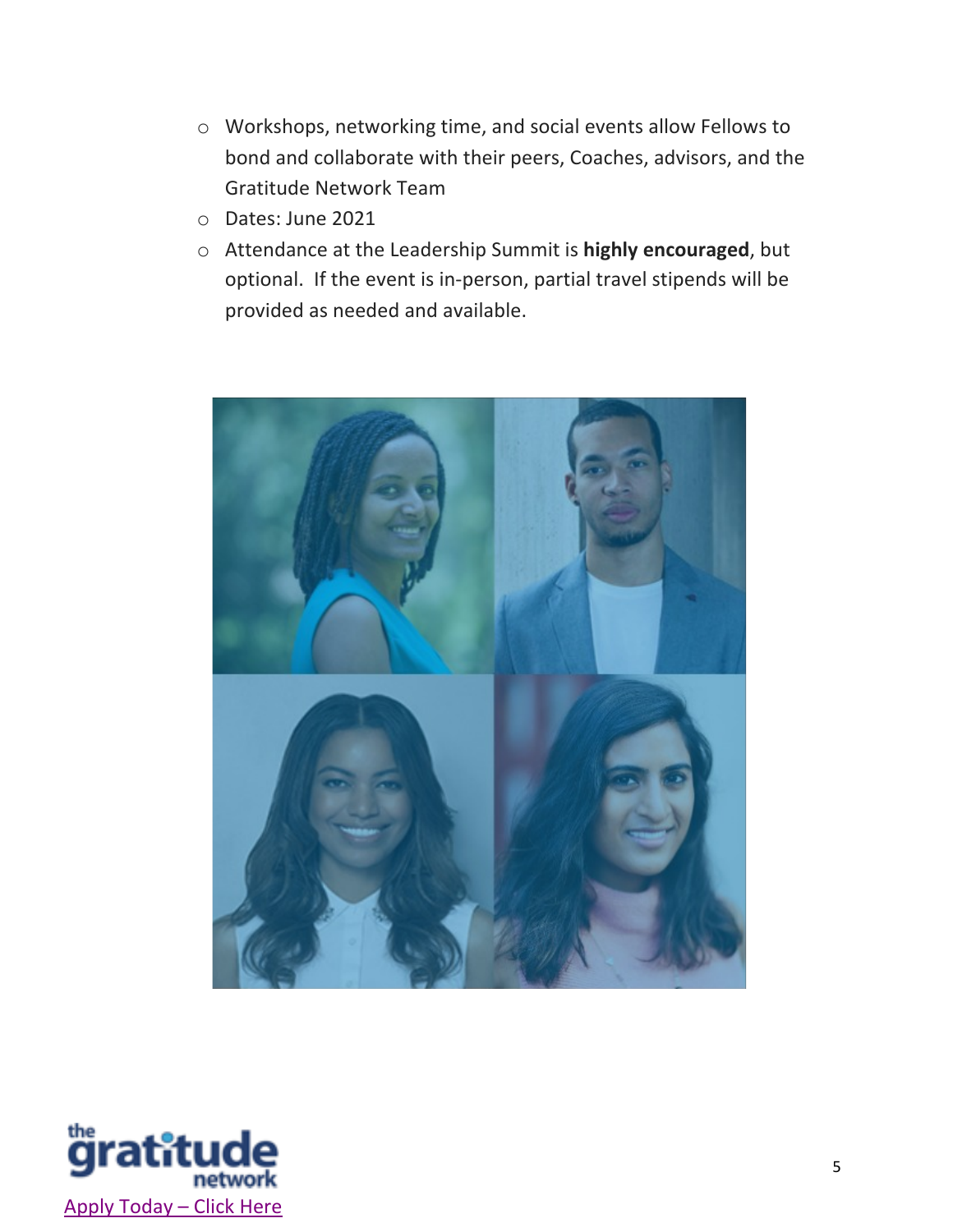# **Fellowship Eligibility**

In order to be considered for the Fellowship, Applicants and the organizations they lead must meet the following minimum requirements:

- Organization is at least one-year old.
- Organization must have at least two full-time employees (including the Applicant).
- Organization's services/products/program are currently in use by customers/beneficiaries.
- Organization's beneficiaries must primarily be children/youth.
- Organization must be serving children/youth in one of the following categories:
	- o **Education** such as school systems, training of teachers, education technology, and early childhood programs as well as how/what children learn at school or outside of the classroom (e.g. after-school or summer programs).
	- o **Health and Wellbeing** such as addressing children's basic needs, including poverty alleviation, nutrition, water, safe shelter, disease prevention, mental health, and social-emotional health.
	- o **Children's Rights** such as protecting children and families from abuse, exploitation, trafficking, incarceration, and other harm, as well as other advocacy.
- Applicant is committed full-time to the social enterprise organization.
- Applicant has strategic decision making power for the social enterprise as the organization's Founder/Co-Founder, Executive Director, CEO, or similar level role.
- Applicant is committed to actively participate in the Coaching and leadership development process with honesty, self-reflection, and self-motivation.
- Applicant is able to commit to the time commitments of the Fellowship.

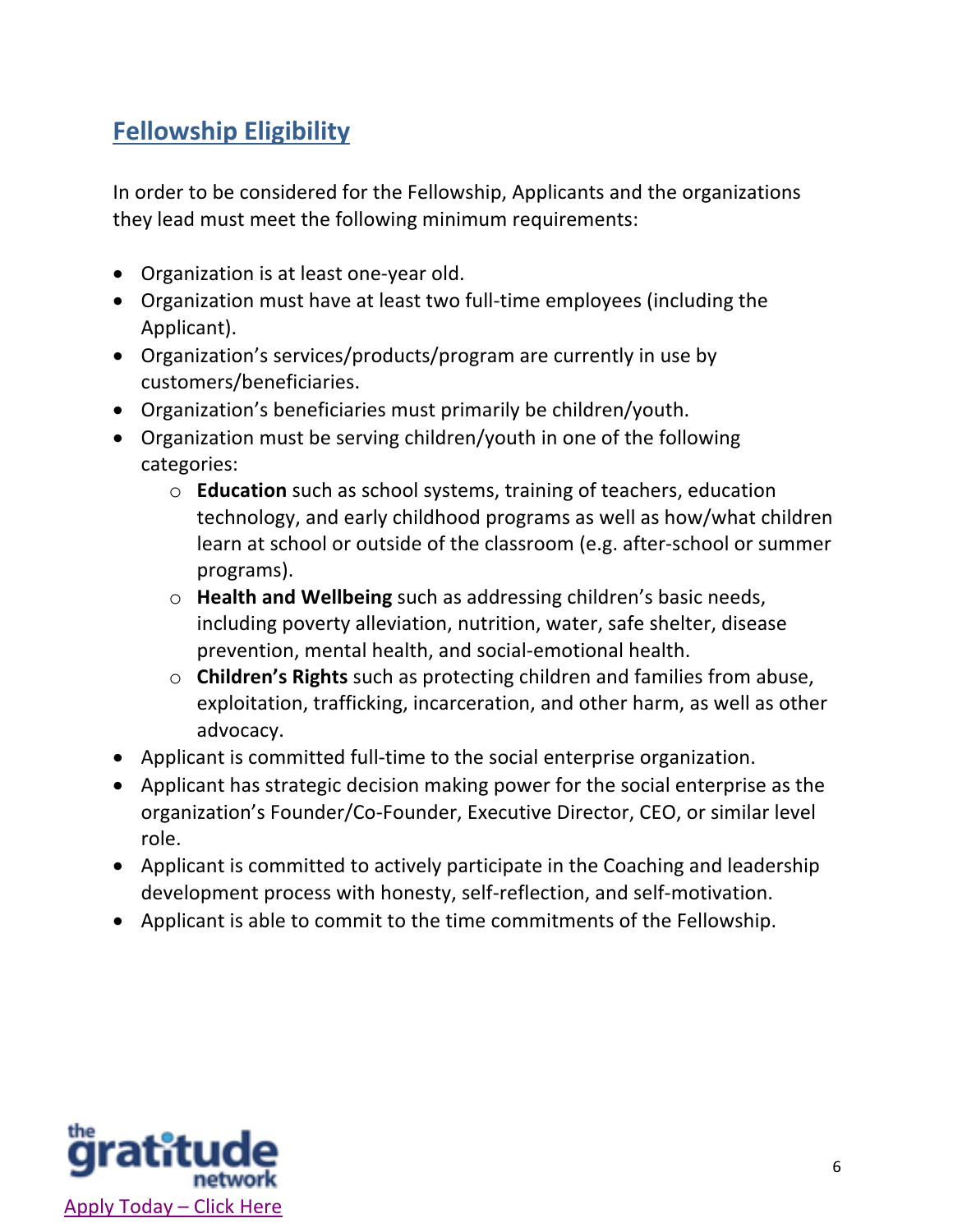# **Application Process:**

Work with your Applicant and their organization to prepare the information outlined below. The application consists of two parts with separate deadlines and additional requests of Finalists.

#### **Application Part 1 – Preliminary Questions (See Page 8 for Application Details)**

- Submission Deadline: August 14, 2020
- Part 1 of the application is a preliminary questionnaire designed to confirm alignment with the Fellowship criteria. Applicants who meet the requirements will be invited to complete Part 2 of the application.
- Invitations to complete Part 2 of the application will be sent throughout the application period. All Part 2 invited Applicants will be notified by August 21, 2020.

#### **Application Part 2 – Additional Questions (See Page 9 for Application Details)**

- Submission Deadline: August 28, 2020
- Part 2 of the application includes additional questions and requests designed to share more information about the Applicant and organization.
- All Part 2 applications will be screened and reviewed by the Gratitude Network Internal Review Committee.

#### **Semi-Finalist and Finalist Review**

• All Semi-Finalist applications are reviewed by the Gratitude Network Judging Panel.

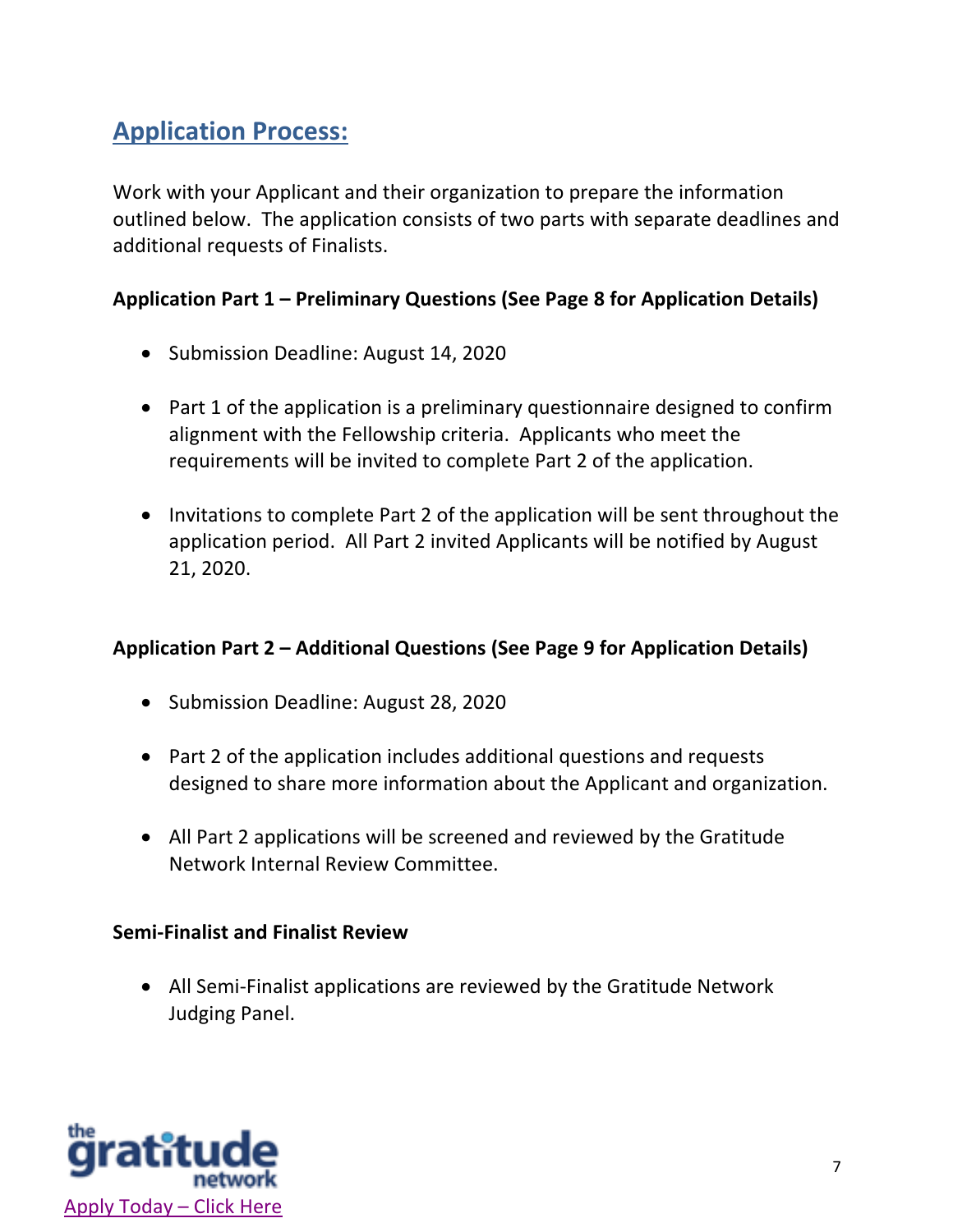- Finalists will be invited to submit additional information on their organization and Applicant.
- Finalists will also be invited to an individual or group interview with the Gratitude Network.
- Requests for additional information and interviews will be sent to Finalists by November 2020.
- All Applicants will be notified of their selection status by the end of December 2020.

# **Application Overview**

A summary of the application questions for Part 1 and 2 is below. Application structure and content is subject to change.

#### **Application Part 1**

#### *ORGANIZATION INFORMATION*

- Organization Name
- Organization Website
- Organization Founding Year
- Organization Headquarters
- Organization Service Locations
- Organization Service Category
- Is the organization's service/product/program currently in use by customers/beneficiaries?
- What percentage of the entire organization's beneficiaries are children/youth?
- Does the organization have at least 2 full time team members (including the Applicant)?

#### *APPLICANT INFORMATION*

• Applicant Name (This is the individual who is applying to participate in the Gratitude Network Fellowship.)

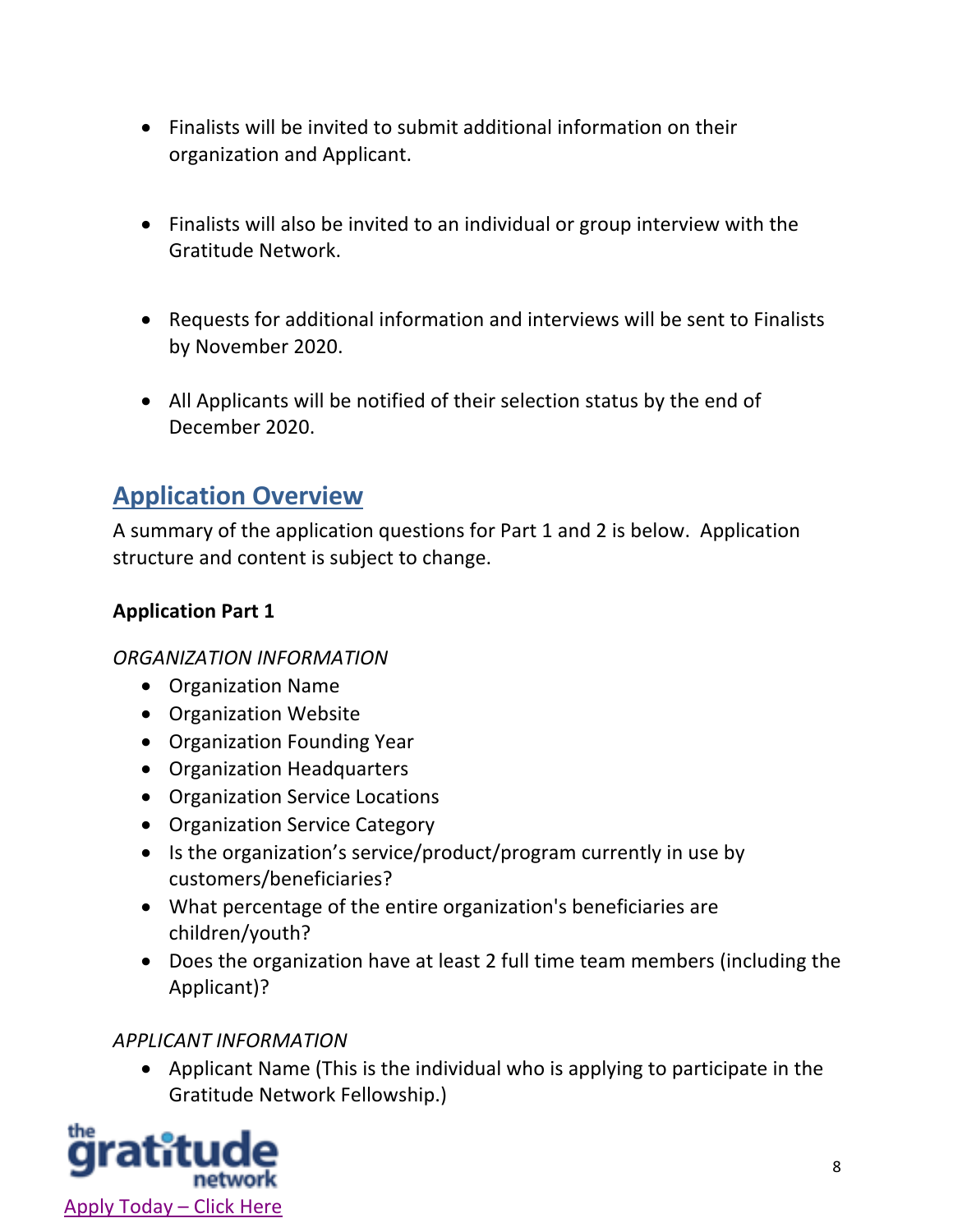- Applicant's Title with Organization
- Applicant Email
- Is the Applicant working full-time for the organization?
- Does the Applicant have strategic decision-making power for the organization as the Founder/Co-Founder, Executive Director, CEO, or similar role?

#### *FINAL QUESTIONS*

- Application Submitter's Name *(This person may be the same as the Applicant.)*
- Application Submitter's Email
- How did you learn about the Gratitude Fellowship?
- [Optional] What gender does the Applicant identify as?
- [Optional] What race does the Applicant identify as? (Select all that Apply)

#### **Application Part 2**

*Applicants meeting the Fellowship Eligibility criteria (See Page 6 for details) will be invited to complete Part 2 of the Application.*

Section 1 - Basic Information:

*Organization and Applicant Details will be auto filled from the information provided in Part 1 of the Application.*

#### Section 2 - Problem and Solution/Innovation:

• Describe the problem(s) the organization is solving and describe why the problem(s) is important to address.

*(A successful response provides evidence that the problem(s) exist and a compelling explanation of why these issues are important to resolve. If possible, provide information substantiating that the problems exist through the use of statistics from experts or other examples that support your claims.)*

• Describe the organization's solution (product or service) to the problem(s) listed above. Include whether it is in use or not.

*(A successful response provides the specific details of the products or services for the problem(s) described above and offers evidence to support that the solution is effective.)*

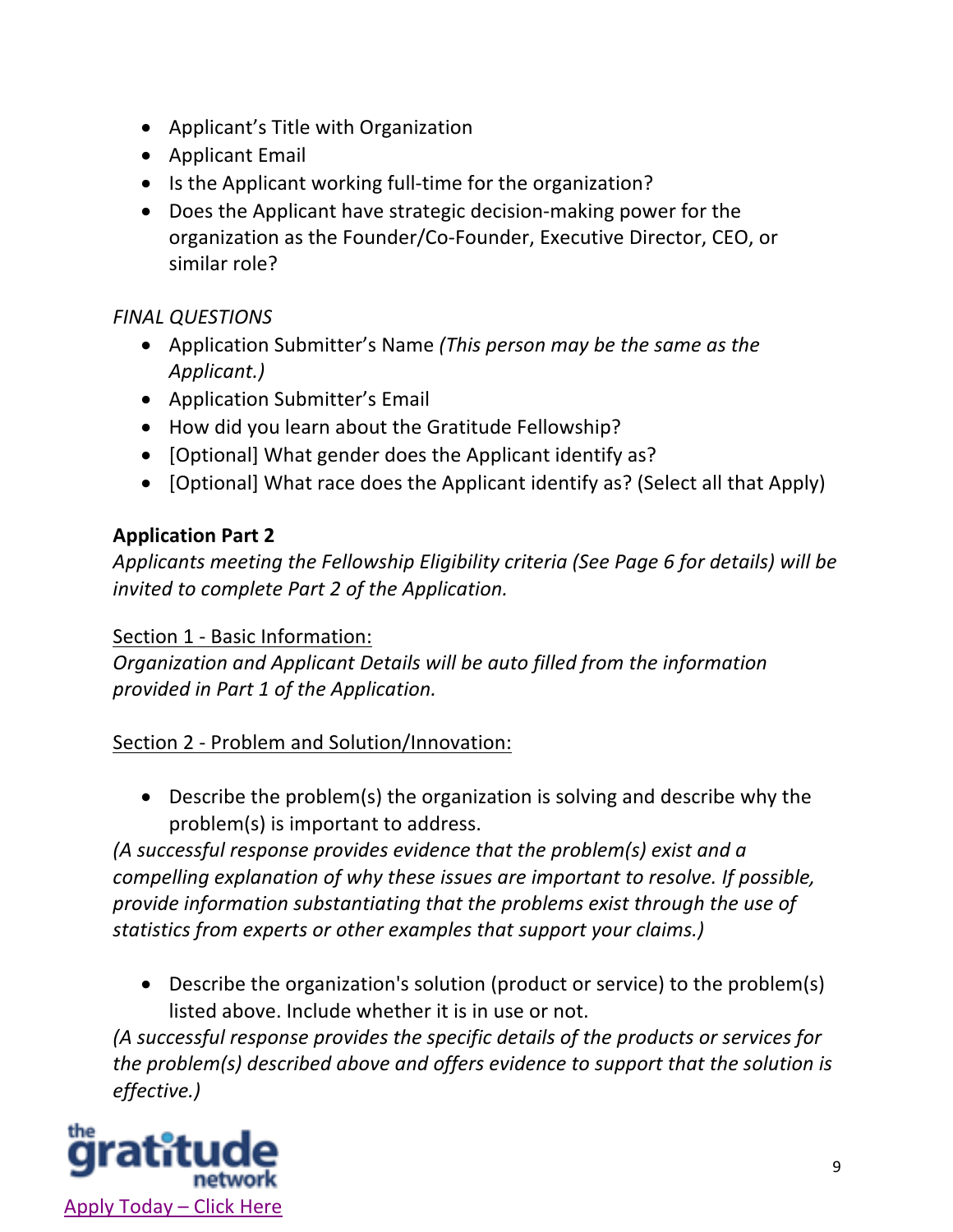• Describe all of the ways the organization is innovative.

*(A successful response will detail how the organization is novel and unique. This may include the organization's product or service, business model, use of technology, the applicant's leadership style, or any other aspect of the organization that demonstrates innovation. Be sure to include how the organization is innovative compared to other organizations working in the same field if applicable.)*

#### Section 3 - Beneficiaries and Impact:

• Describe the organization's beneficiaries – the individuals who benefit from your product/services. Detail why they need your product/service.

*(A successful response will fully describe both the direct and indirect beneficiaries of the organization and may include information on gender, access to opportunity, living situation, and more. Describe why your target beneficiaries need the organization.)* 

• Detail how many children/youth beneficiaries the organization directly serves annually. List by product/service if appropriate.

*(A successful response will include a breakdown of the number of children/youth the organization serves every year by product/service. Indirect children/youth beneficiaries can be included but should be notes separately.)*

• Describe the impact of the organization.

*(A successful response describes the positive effect the organization has on the lives of the beneficiaries. Please use evidence, data, and/or examples to demonstrate how their lives are improved.)*

• Describe how the organization tracks and measures impact. *(A successful response describes the method for collecting and tracking the organization's impact. Your response will help us understand what factors you use to define success for the organization.)*

Section 4 - Growth and Scale:

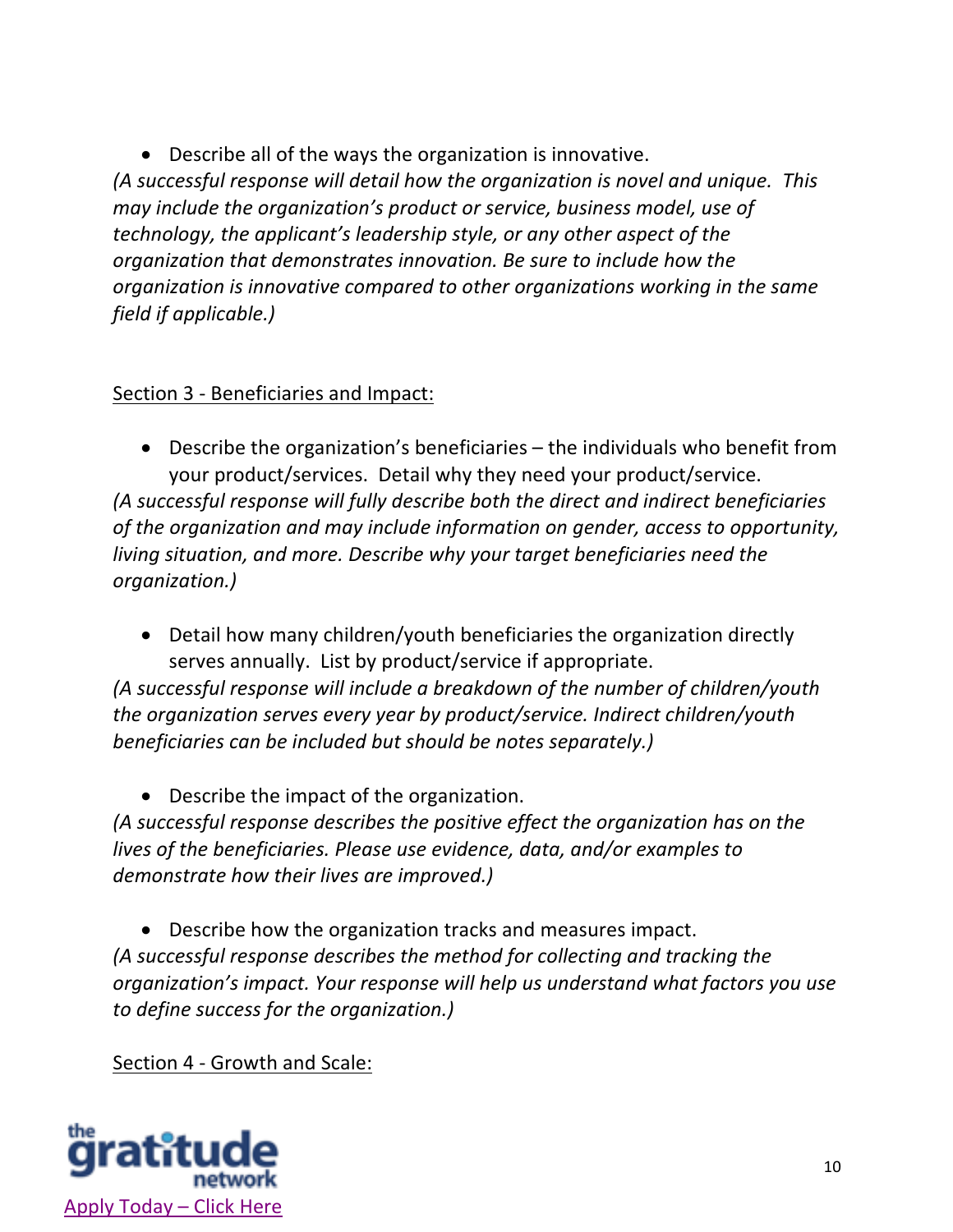• Select the milestones that the Organization has achieved.

*The milestones below are factors that the Gratitude Network uses to define an organization that has moved passed the startup phase. The range of development is broad—some successful applicants have achieved just a few of these milestones and some have achieved all of them.*

Select all that apply:

- o Organization has at least 3 full time team members
- o Organization has a written staffing plan
- o Organization has a Board of Directors
- o Organization has a written funding/fundraising plan
- o Organization has a written short-term operations plan
- o Organization has a written quarterly budget
- o Organization has a written Vision and Mission Statement
- o Organization has a repeatable service or product
- o Organization is serving multiple locations
- o Applicant has a person within the Organization who they consider a "Second in Command"
- o Applicant works full time (at least 40 hours/week) for the Organization
- o Applicant has taken a holiday/vacation away from the Organization within the last 24 months
- Describe the scale and impact planned for the organization to reach within the next 3 years.

*(A successful response will describe the anticipated growth, provide a realistic plan for how the organization will achieve this growth, and detail the anticipated impact on the children/youth you plan to serve. Organizations can grow in a variety of different ways. For example, an organization may venture into new locations, expand current location offerings to more children/youth, hire more staff, hold more events, or franchise its model.)*

- Organization's Revenue (Last Fiscal Year) in USD
- Organization's Estimated Revenue (Current Fiscal Year) in USD

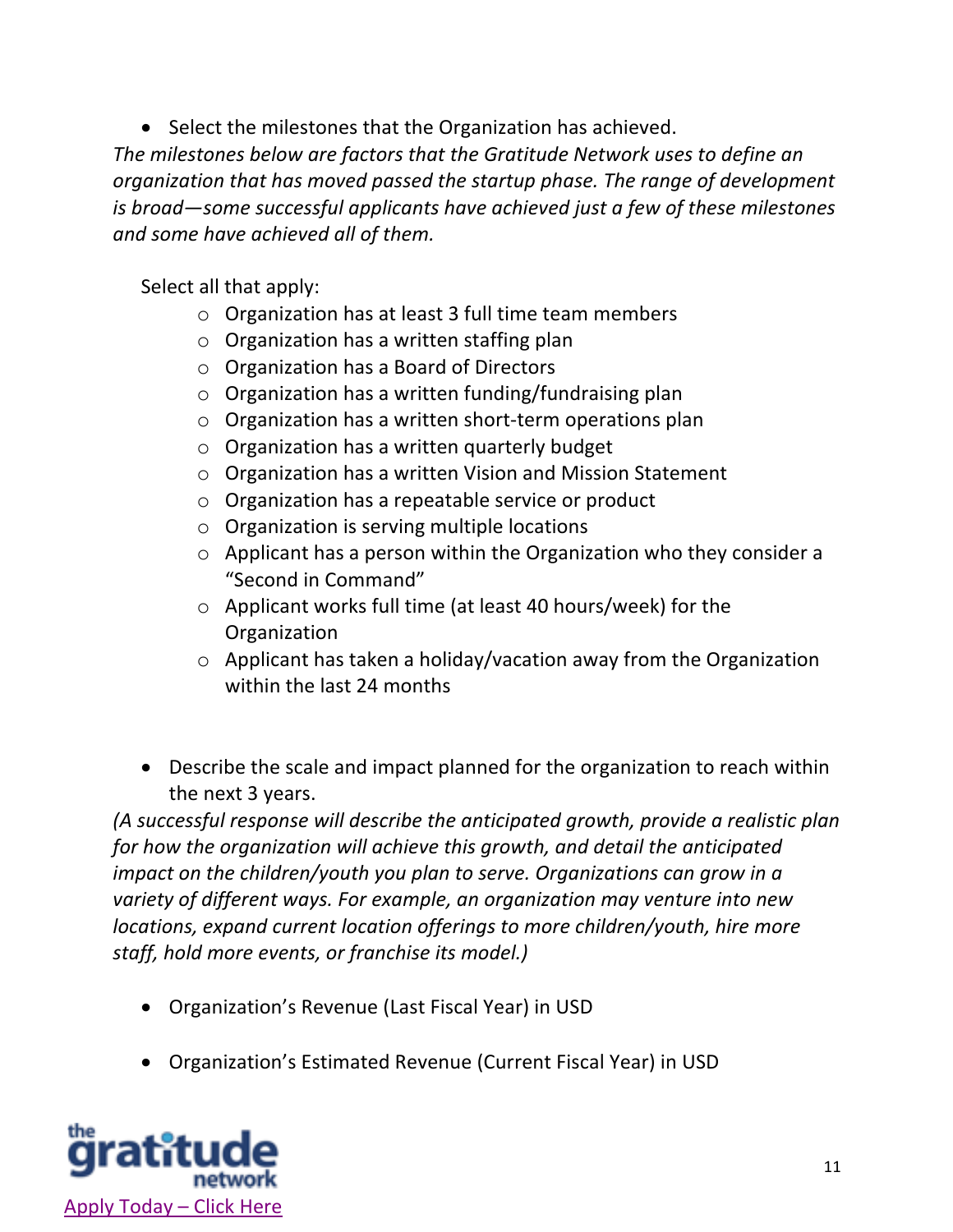- What will be the organization's two main sources of funding over the next two years?
	- o Earned Revenue
	- o Individual Donors
	- o Foundation/Grant Funding
	- o Government Funding
	- o Other
- [File Upload] Organization's most recent Financial Statements including a Profit and Loss Statement and Balance Sheet (audited financials preferred). *File types accepted: jpg, jpeg, gif, png, pdf, doc, docx, xls, xlsx, txt, ppt, pptx File size maximum: 20 MB*

#### Section 5 - Applicant and Team:

• Describe the organization's team/staff structure and the Applicant's role within the structure.

*(A successful response describes both the leadership team structure/roles and the Applicant's role within it as well as the broader team structure including details on full-time, part-time, and volunteer roles. Your response will help us understand how the work of the organization is planned and executed.)*

• Describe the Applicant's story.

*(This description may include details on the Applicant's personal and professional background. This description may also include the Applicant's motivation to Found or join the organization. Describe the Applicant's future plans for themselves and within the organization. This information will help us understand the type of person the Applicant is – where they have come from, where they are now, and where they would like to go.)*

• Describe why the Applicant is interested in becoming a Gratitude Fellow and joining the Gratitude Network.

*(Once selected Gratitude Fellows become a part of their Cohort as well as the larger Gratitude Network – which includes all past Fellows, Coaches, Expert Advisors, Team members, and Supporters. A successful response will describe what the Applicant hopes to gain from and contribute to the Gratitude Network.)* 

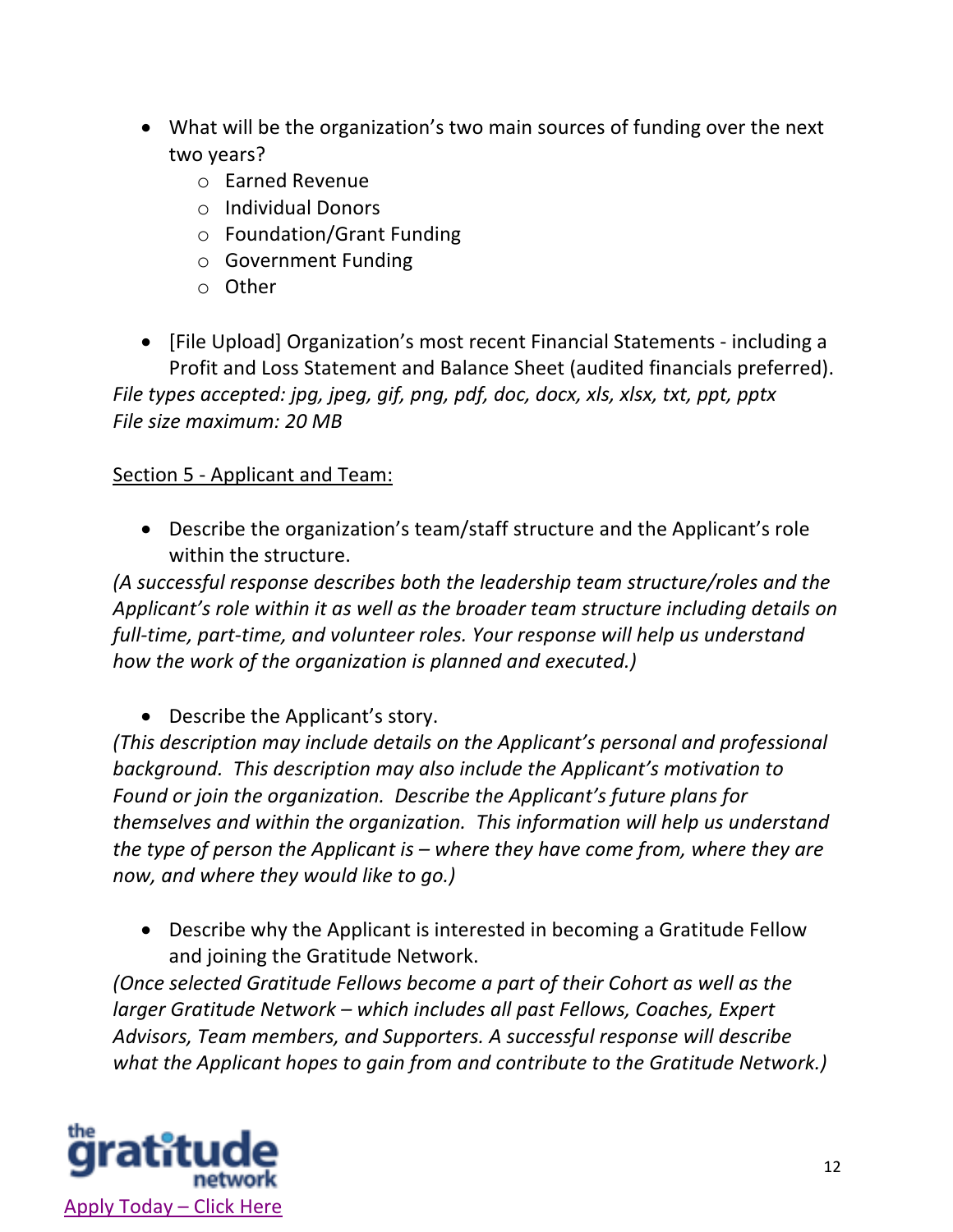• Describe what topics, issues, and challenges the Applicant and organization would like to address during their Gratitude Network Fellowship, if selected.

*(Gratitude Fellows enter a year-long program focused on leadership development, team development and operational issues designed to help the Fellow increase the organization's impact. A successful response will detail both the organizational challenges and the leadership development opportunities the Applicant would specifically like to address for themselves. Please note: the Gratitude Network Fellowship is not designed to assist Fellows with securing specific funding.)*

#### Section 6 - Additional Documents and Information:

• [File Upload] An Organization overview or Annual Report *File types accepted: jpg, jpeg, gif, png, pdf, doc, docx, xls, xlsx, txt, ppt, pptx File size maximum: 20 MB*

- Have you applied for the Gratitude Network Fellowship before? If so, when?
- Any additional comments?



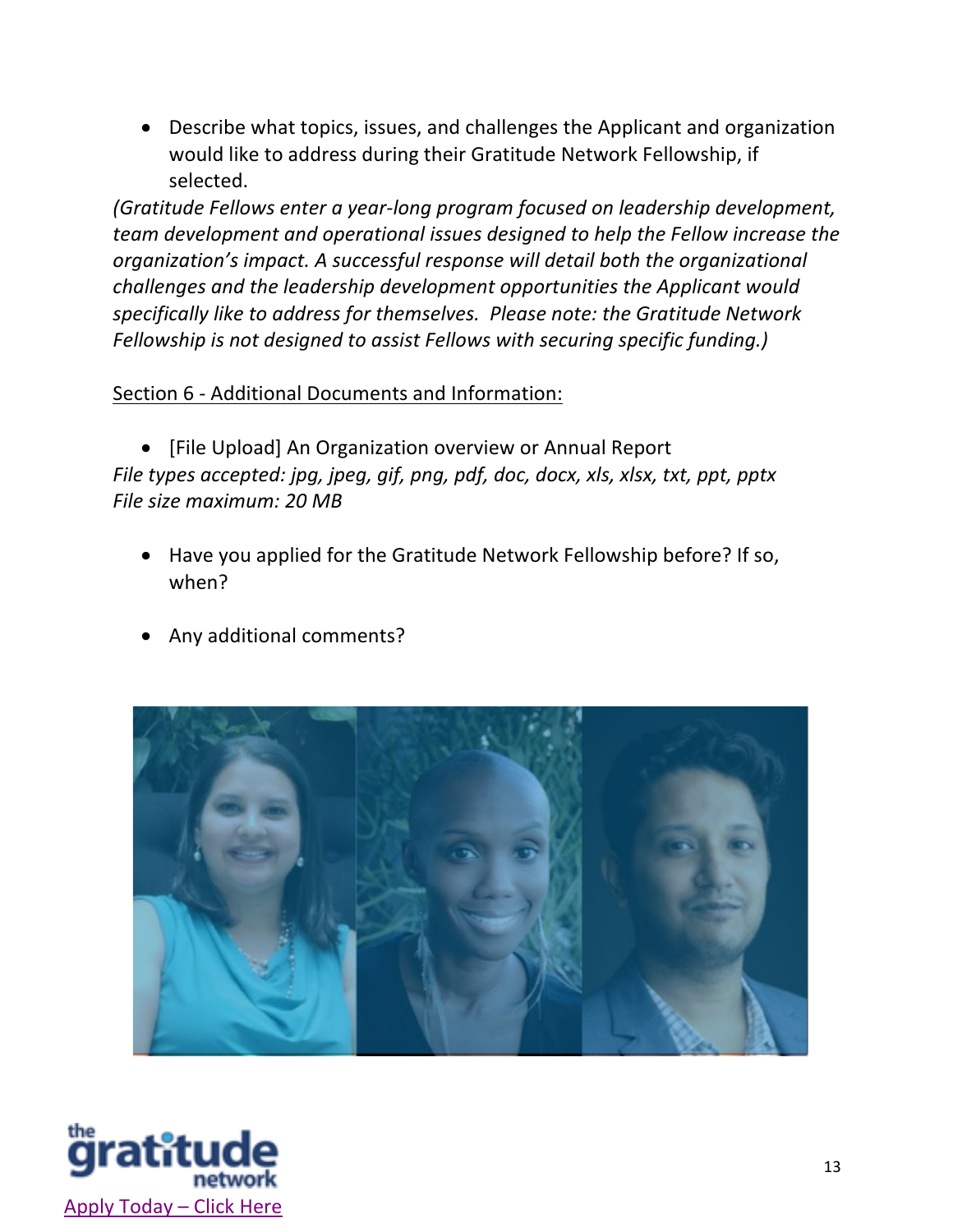# **Tips for Creating an Effective Application:**

The Gratitude Network receives numerous applications each cycle for its Fellowship program. Review the tips below to better help you craft your application.

1. Review the **Fellowship Eligibility Requirements**.

Review the Fellowship Eligibility Requirements to ensure that your applicant meets the basic eligibility requirements for the Fellowship. In general, you should not submit an application if your applicant is not eligible. If you are unsure about any requirements, be sure to ask (Arwen@gratitude-network.org).

2. Provide **Details** and **Context**.

Assume that the reader of your application does not know about your applicant, the organization, and why the work is important. Be sure to include relevant background details and historical information if appropriate. Consider providing some cultural background to frame your applicant's work. Avoid the use of jargon.

#### 3. Provide **Examples** and **Real Data**.

Give compelling evidence to support your claims about your applicant and the organization. Using quotes of support, summarized case studies, real data, and specific outcomes will show that your applicant's organization is dedicated to transparency and accountability. Highlight specific examples of the real impact the organization has had – this is more compelling than speaking in generic terms.

4. Be **Honest**.

When talking about your applicant and the organization, never exaggerate. Applications are extensively reviewed, and Finalists for the Fellowship are rigorously researched, so overstated accomplishments will be unveiled.

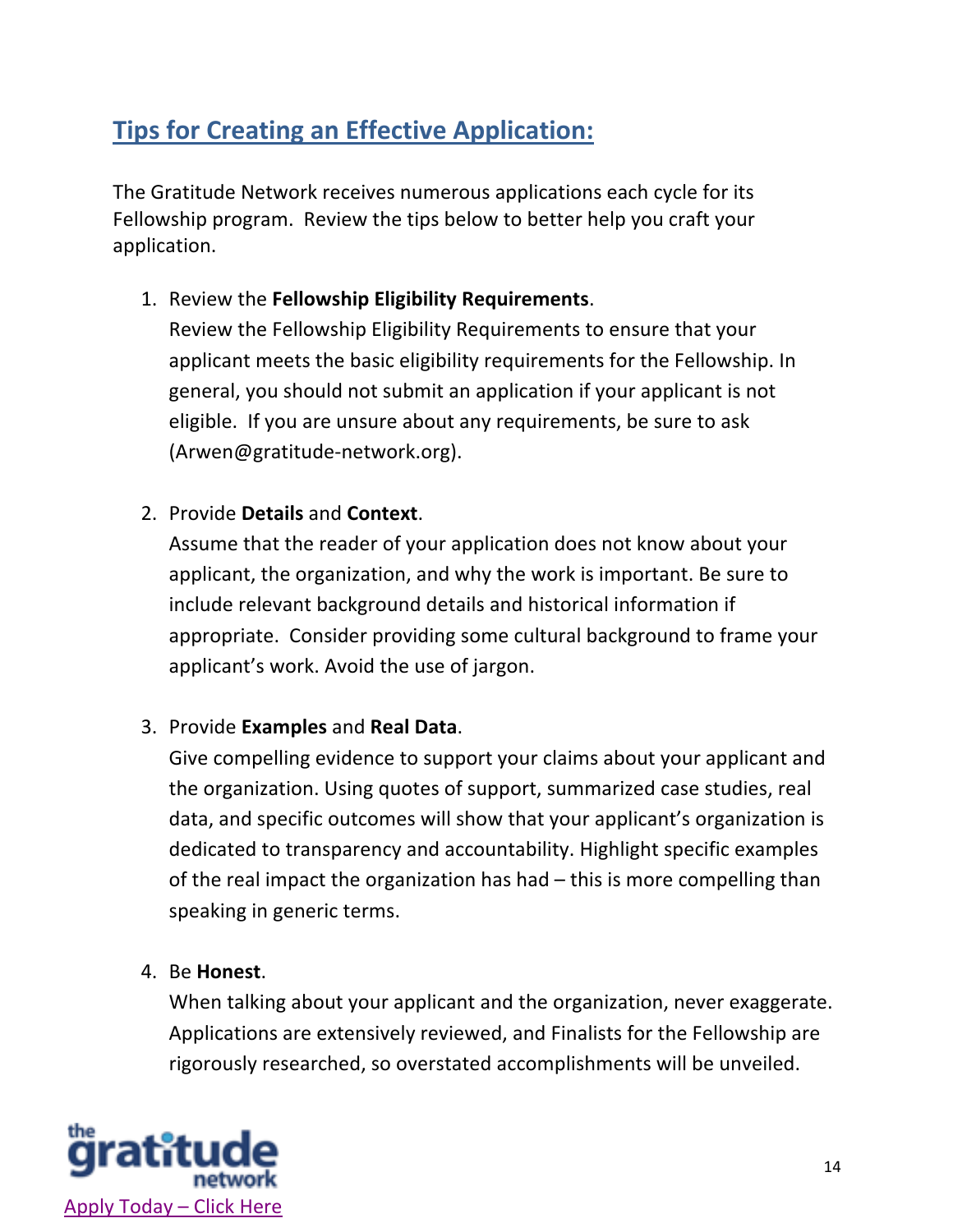#### 5. Be **Descriptive**.

Be sure to paint a colorful picture in your application to help it stand out as memorable, bold, and special. Use language that is reflective of the values and culture of your applicant and the organization. The application should be enjoyable and inspiring to read.

#### 6. Be **Inspiring** and **Unique**.

Before you begin your application, write down the one thing you must communicate about your applicant and the organization - something that makes your applicant or the organization stand out. Be sure to include this information somewhere in your application. If needed the last page of the application provides a space for any additional comments you would like to communicate.

#### 7. **Give Yourself Time**.

Although the application window is open for several weeks, we recommend that you do not wait until the last minute to submit your application. Give yourself plenty of time to gather important material and craft your responses.

#### **8. Collaborate.**

If you are submitting an application for someone else, talk to your applicant - it is virtually impossible to submit an effective application without talking to the applicant first. Ask them specific questions and gather lots of details. If you are submitting an application for yourself, we still encourage you to work with your colleagues for suggestions and proofreading.

#### 9. **Prepare**, **Edit**, and **Proofread**.

Make sure you prepare your responses ahead of time. We suggest typing your responses outside of the online system, so that you can copy and paste them in – just in case there is a technical error and you have to restart. Make sure to re-read your entire application before submitting it – you will NOT be able to edit it afterwards.